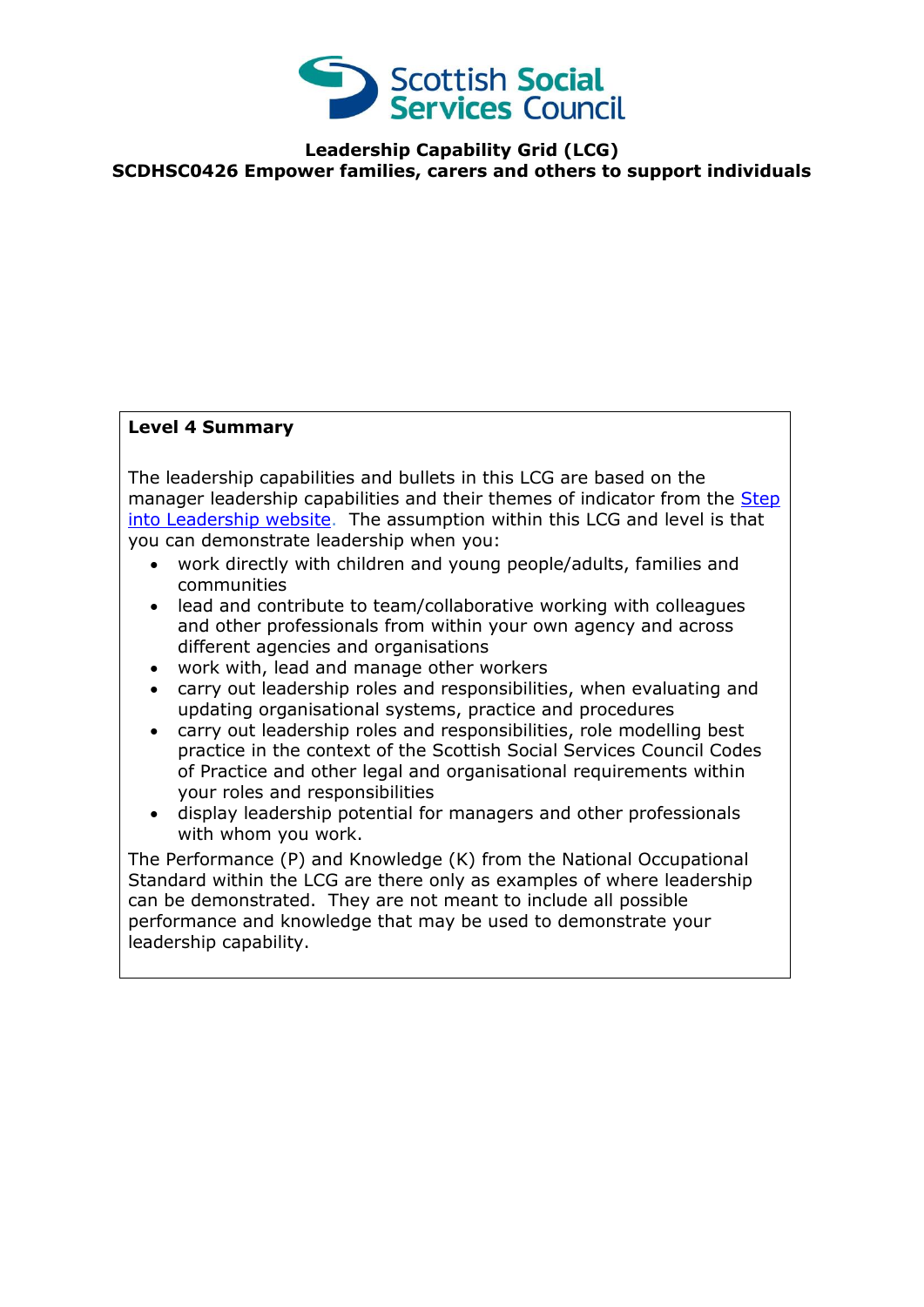

## **Leadership Capability Grid (LCG) SCDHSC0426 Empower families, carers and others to support individuals**

| Leadership<br>capabilities         | When empowering families, carers and others to support<br>individuals you can demonstrate leadership capabilities by:                                                                                                                                                                                                                                                                                                                                                                                                                                                                                                                                                                                                                                                                                                           |
|------------------------------------|---------------------------------------------------------------------------------------------------------------------------------------------------------------------------------------------------------------------------------------------------------------------------------------------------------------------------------------------------------------------------------------------------------------------------------------------------------------------------------------------------------------------------------------------------------------------------------------------------------------------------------------------------------------------------------------------------------------------------------------------------------------------------------------------------------------------------------|
| <b>Vision</b>                      | Providing a vision for those with whom you work and your organisation<br>when you:<br>• See how best to make a difference when identifying $(P1-3, 17-20, 25, 27)$ ;<br>$K1-5, 11, 16, 24-25, 35-39)$<br>Communicate and promote ownership of the vision when seeking extra<br>$\bullet$<br>support ( $P4,6,28$ ; K20), working with others ( $P28$ ) and recording and<br>reporting (P27-37,43,46; K43-46)<br>Promote public service ethos through active participation and<br>personalisation (P1,2,7,8,11,13,14,15,20-26, K1-5,11,13-19,28,30),<br>when working others and when recoding and reporting (P27-37)<br>Thinking and planning strategically when demonstrating knowledge and<br>$\bullet$<br>practice of organisational, local and national policies and procedures<br>$(P26, 27, 32, 37; K6, 8-9, 26-27, 32-34)$ |
| Self-<br>leadership                | Displaying self-leadership when you:<br>• Demonstrate and adapt leadership in response to changing needs and<br>preferences (P5,16,20,35-36; K23) and overcoming barriers (P20)<br>Improve own leadership by seeking advice $(P4, 6, 36; K20, 23)$<br>$\bullet$<br>Enabling intelligent risk taking when communicating with difficult,<br>$\bullet$<br>complex and sensitive issues ( $P$ 21-26; K15, 40-41) and protecting<br>yourself (K31)<br>Demonstrate and promote resilience when adapting practice and<br>$\bullet$<br>overcoming barriers (P5,16,18,20,35-36; K3,4,19,30)<br>Challenge discrimination and oppression ( $P20$ ; K1,4)                                                                                                                                                                                   |
| <b>Motivating</b><br>and inspiring | Motivating and inspiring others when you:<br>• Inspire people by personal example (P10,28; K14-20)<br>• Recognise and value the contribution of others ( $P$ 4,6,36; K9-10,20)<br>• Support the creation of a learning and performance culture ( $P4, 6, 8, 18$ ,<br>20,23,25,27-28,31; K16-20,23,39)                                                                                                                                                                                                                                                                                                                                                                                                                                                                                                                           |
| <b>Empowering</b>                  | Empowering people when you:<br>• Enable leadership at all levels $(P1, 2, 4, 6-7, 20, 21, 25, 27, 31; K8-9, 16-20)$<br>Driving the creation of a knowledge and management culture by<br>seeking and providing information to enable understanding<br>$(P4, 6, 8, 25, 31, 33 - 36; K16 - 20, 23, 39)$<br>Promote professional autonomy (P1-3,17-20,25,27; K16-20,23-25)<br>Involve people in development and improvement (P20; K16-20)                                                                                                                                                                                                                                                                                                                                                                                           |